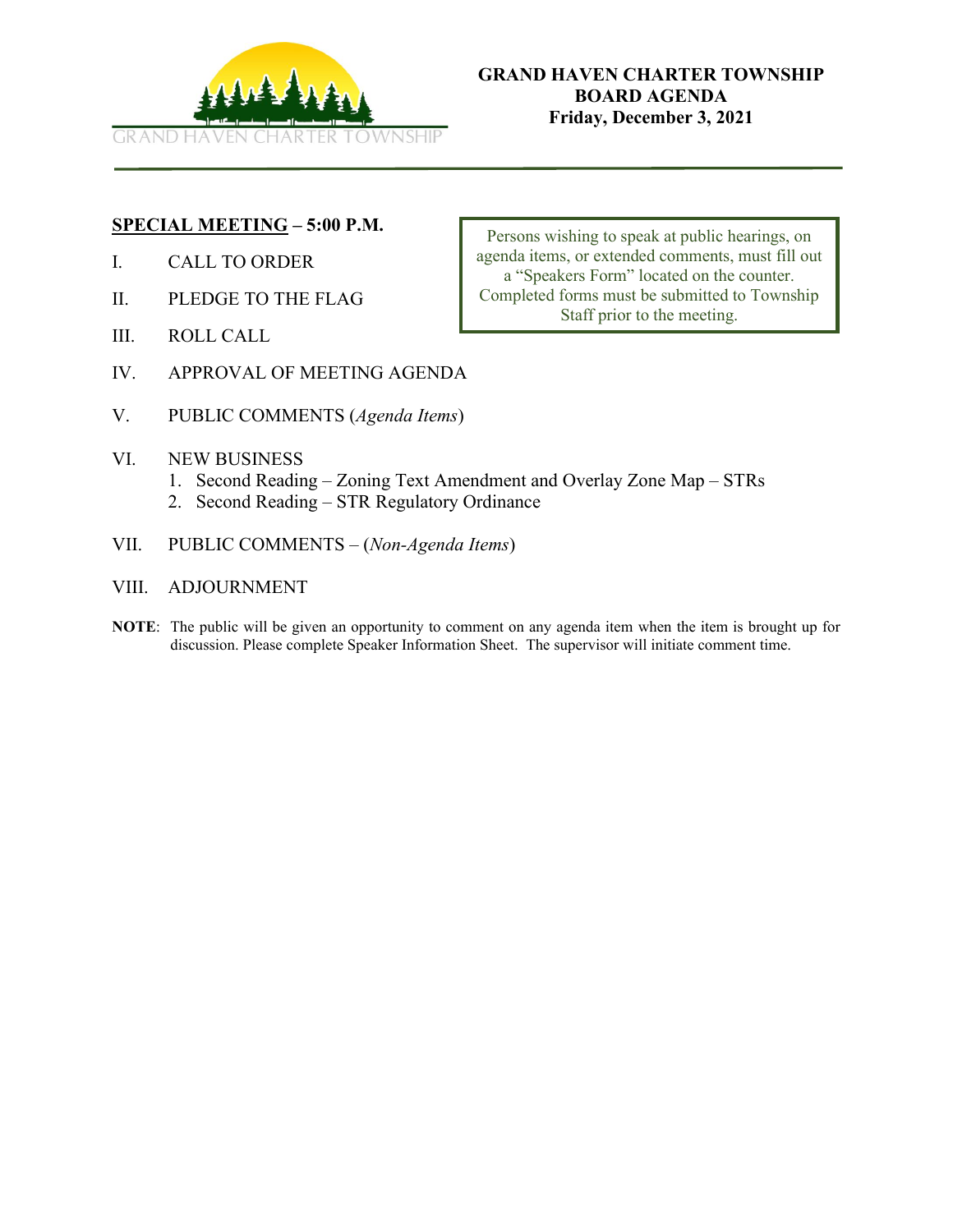

# SUPERINTENDENT'S MEMO

DATE: November 30, 2021

TO: Township Board

FROM: Cargo

SUBJECT: Short-Term Rental (STR) Zoning and Regulatory Ordinances

Attached, please find the final draft of the Zoning text amendment regarding the creation of a Short-Term Rental (STR) Overlay Zone, the corresponding map, and the final draft of the STR Regulatory Ordinance

# **OVERVIEW**:

As you recall, the Township discontinued discussions and work on adopting STR regulations in March of 2020 due to the COVID-19 pandemic and the difficulty of holding large meetings that allowed for public participation.

With the COVID-19 restrictions on indoor meetings and social distancing lifted, the Board discussed STR regulations during an August 2021 meeting and determined that the proposed Overlay approach to STRs within the Township would be continued and that the review/approval process would begin, again, in November of 2021.

Prior to re-starting the STR regulation process, the State of Michigan House adopted House Bill 4722 that effectively preempted local control of STRs (*except for the STR Overlay Zone approved by East Lansing*).

Although it is unclear whether the Michigan Senate will support the House Bill or whether the Governor will support preempting local STR controls, the Township Board unanimously determined that it would continue to move forward with the proposed STR regulations. (*Currently STRs are not an allowable use under the Zoning Ordinance; but the Township only does enforcement based upon complaints*.)

# **SHORT-TERM RENTAL APPROACH**:

In brief, the Township Board proposed a three-prong approach to STR regulations that can be summarized as follows:

# 1. **The first-prong is adoption of a STR Zoning Overlay Ordinance and corresponding**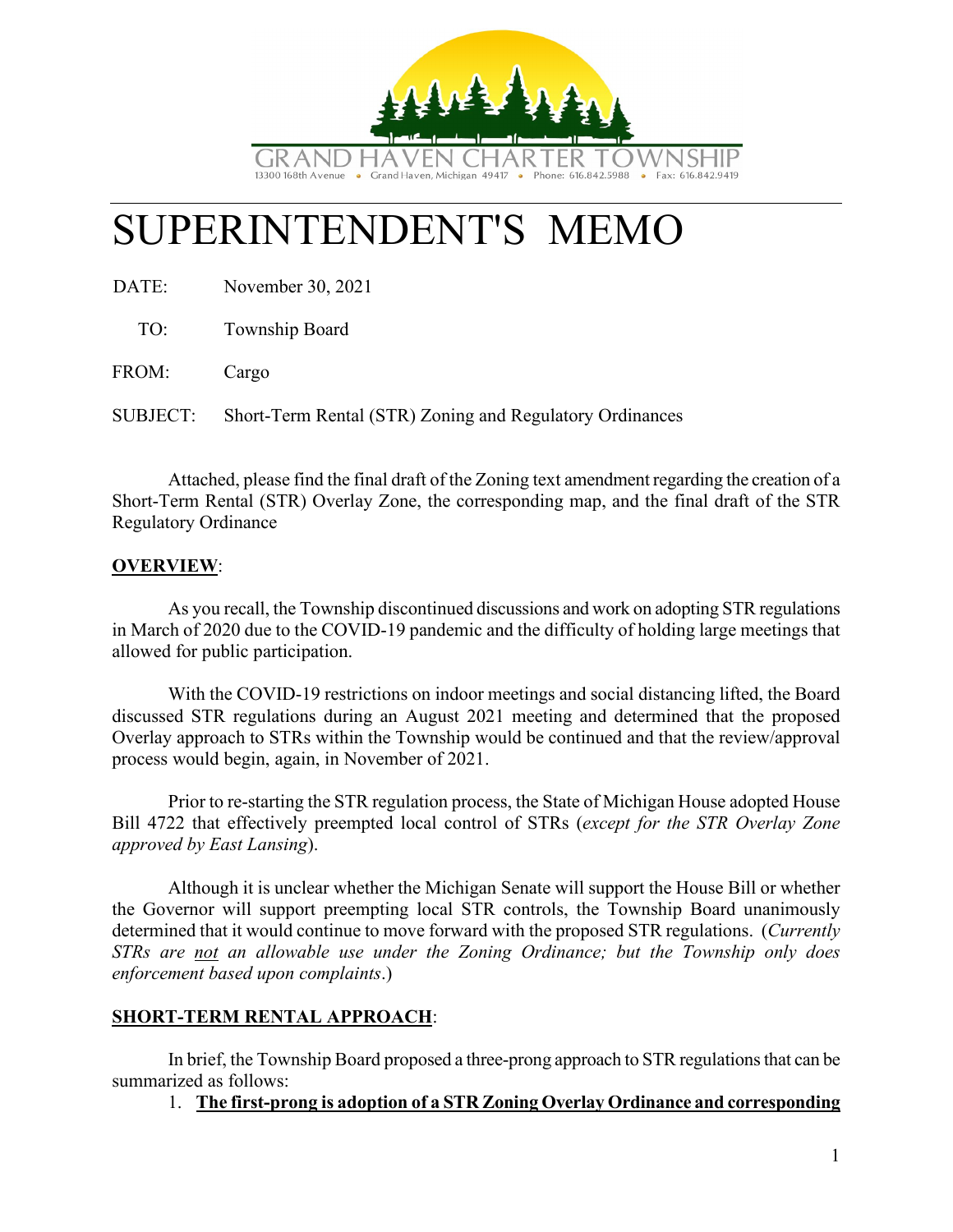**map** that will define a limited area wherein STR units can be located. The goal is to not allow STRs in traditional subdivisions or neighborhoods because of the disruption that STRs often cause.

The accompanying **Overlay Zone STR map is restrictive** prohibiting most STRs in traditional subdivisions, and platted developments; but because the map is not defined by zoning text amendments – the Overlay Zone approach provides the Township Board with the most flexibility in defining where STRs will be allowed. There will be some exceptions to the general prohibition of STRs in traditional neighborhoods

For example, through public testimony, it was noted that the single-family lot at **14873 Mercury Drive** has three (3) residential structures and that some of these structures are used for STRs. Further, staff research indicates that this non-conforming use existed since the 1940s and prior to zoning. In addition, the Township has allowed these nonconforming structures to be improved through the building permit process. Given these facts, staff have allowed this non-conforming, single-family lot to qualify for an STR using the proposed Overlay Map.

Another example is a Lakefront residential development. About 23 of the lots located in the dunes are covered by the Shore Acres Association – which can have STRs pursuant to the Overlay Zone map. But STRs are prohibited in the remainder of this residential development that is not located adjacent to Lake Michigan and whose members have testified against STRs.

**Again, the strength of the Overlay approach is the flexibility that it will allow**. Based upon public testimony and staff review, the Board could also decide to allow certain pre-existing STRs based upon existing circumstances.

Specifically, it is noted that staff are recommending the following five (5) properties (*highlighted in green*) be added to the STR Overlay Map. (*Other properties could be added; but would have to go through a re-zoning process*.)

| Prefix     | <b>First Name</b>              | <b>Last Name</b>       | <b>Property Address</b>  | Active       |             |      | Complaints Acreage Subdivision Street Years |    | Screening                               |
|------------|--------------------------------|------------------------|--------------------------|--------------|-------------|------|---------------------------------------------|----|-----------------------------------------|
| Mr. & Mrs. | Douglas & Susan                | Vanse                  | 14873 Mercury Drive      | Y            | N.          | 0.64 | N                                           | 15 | Only on SW Corner                       |
| Ms.        | Michelle                       | Hornstand              | 17954 Brucker St         | Y            | N.          | 1.77 | N                                           | 13 | Moderate                                |
|            |                                | 12250 Lakeshore Dr LLC | 12250 Lakeshore Drive    | Y.           | Y - ongoing | 0.39 | N                                           | 11 | Minimal in Front, Moderate Rear         |
|            | Ms. Susan Heine & Ms. Madonna  | Pufant                 | 14520 178th Avenue       | Y            | N.          | 0.69 | N                                           |    | Minimal                                 |
|            | Mr. & Mrs. Dennis & Deborah    | Hayes                  | 14865 Lakeshore Drive    | Y            | N.          | 0.38 | N                                           | 6  | Minimal in Front, Moderate Rear         |
|            | Mr. & Mrs. Richard & Marcie    | Barber                 | 11840 Lakeshore Drive    | Y            | N.          | 1.13 | N                                           |    | Heavy Front, Moderate Rear              |
|            | Mr. & Mrs. Michael & Christine | Gethin                 | 10144 Hiawatha Drive     | <b>Y</b>     | N           | 0.55 | N                                           |    | <b>Moderate</b>                         |
| Mr.        | <b>Terry</b>                   | <b>Heckman</b>         | 14098 168th Avenue       | Y            | N           | 0.43 | N                                           |    | <b>Moderate</b>                         |
| Mr.        | Timothy                        | Polak                  | 14651 Mercury Drive      | Y            | N           | 0.74 | N                                           |    | None on Waterside, Mild on Roadside     |
|            | Jaime                          | <b>Firek</b>           | 15015 Lake Avenue        | Y            | N           | 0.51 | N                                           |    | None, House on/over property line       |
| Ms.        | Shaily                         | <b>Menon</b>           | 15292 Cherry Street      | Y            | N           | 0.77 | Y                                           |    | <b>Heavy</b>                            |
| Mr. & Mrs. | <b>Stephen &amp; Lisa</b>      | <b>Morris</b>          | <b>15383 Cove St</b>     | Ÿ            | N.          | 0.19 | Y                                           |    | <b>None</b>                             |
| Mr.        | <b>Stephen</b>                 | <b>Essex</b>           | 16209 Pierce Street      | Y            | N           | 10.3 | N                                           |    | <b>Heavy</b>                            |
| Ms.        | <b>Kara</b>                    | Endsley                | 16904 Timber Dunes Drive | Y.           | N           | 0.42 | Y                                           |    | Only on N Side Lot Line                 |
| Mr.        | Ryan                           | <b>Soskin</b>          | 16944 Buchanan Street    | Y.           | N           | 3.76 | N                                           |    | <b>Heavy</b>                            |
| Mr. & Mrs. | <b>Terry &amp; Sandra</b>      | <b>DeGroot</b>         | 17477 Serenity Court     | Y            | N           | 0.43 | Y                                           |    | Moderate                                |
| Mr.        | <b>David</b>                   | <b>Butler</b>          | 17762 Comstock Street    | Y            | N           | 0.41 | N                                           |    | <b>Moderate</b>                         |
| Ms.        | <b>Megan</b>                   | <b>Aucunas</b>         | 17849 Hunters Lane       | Y            | N           | 0.32 | Y                                           |    | <b>Only Rear</b>                        |
|            | Mr. & Mrs. John & Rosanne      | <b>Ehlert</b>          | 11853 Garnsey Avenue     | $\mathbf{Y}$ | Y           | 0.99 | Y                                           |    | None on Waterside, Moderate on Roadside |
| Ms.        | Roxanne                        | <b>Harrington</b>      | 15603 160th Ave          | Y            | N           | 0.5  | N                                           |    | Minimal in Front, Moderate Rear         |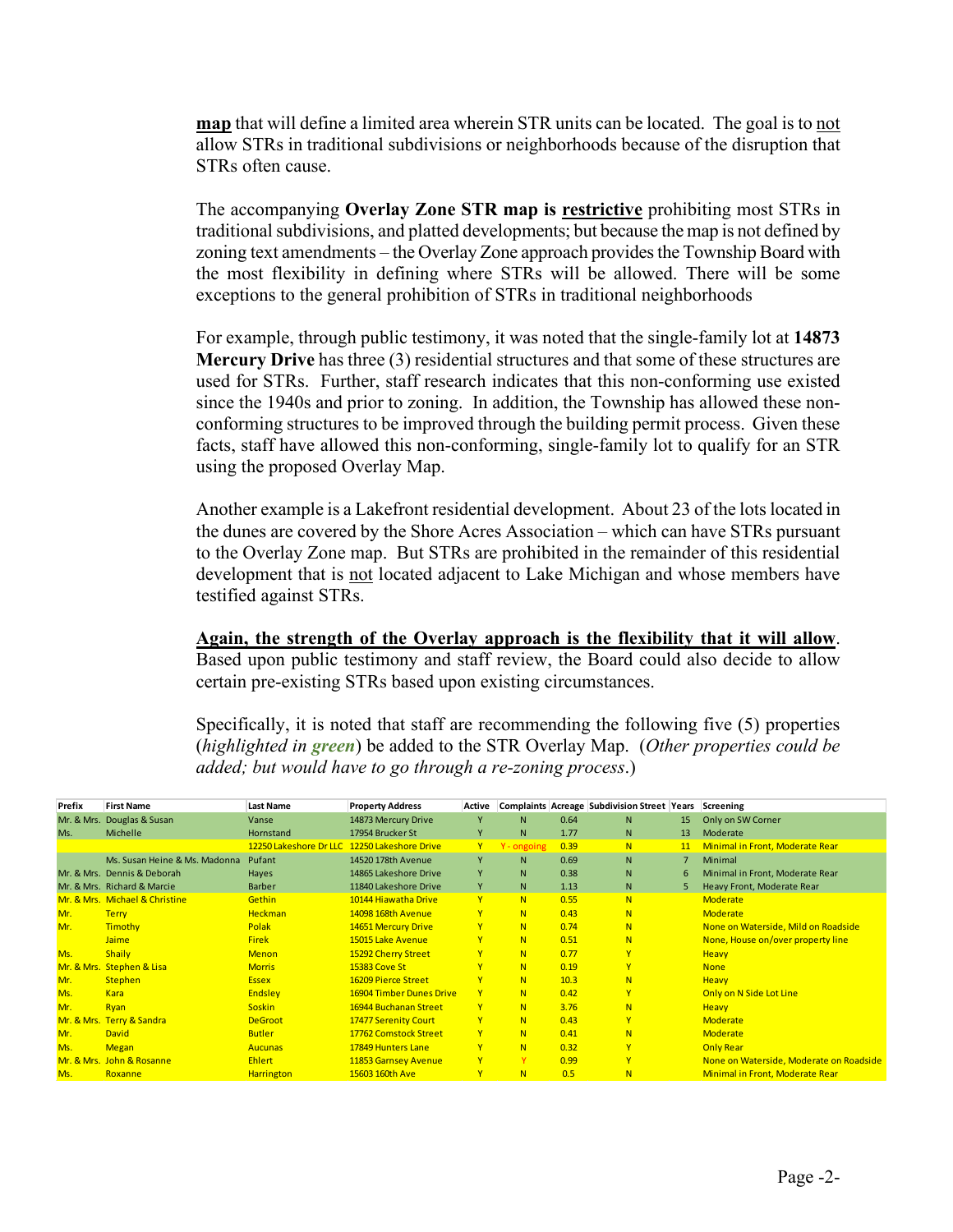It should also be noted that **all property owners** can use their property as a limited-STR for up to two  $(2)$  weeks per year.

However, both those properties included in the STR Overlay Map and all properties that want to rent for up to two weeks (*i.e., limited STRs*) are required to receive Special Land Use approval from the Planning Commission.

- 2. **The second-prong is a STR Regulator Ordinance** that contains all the requirements for any STR in the Township (*e.g., licensure, maximum occupancy, parking, contact information, lock box, revocation of license, etc*.).
- 3. **The third-prong is a Rental Inspection Ordinance** that will be applied to all rental units within the Township – including STRs – to ensure compliance with the *International Property Maintenance Code*. This inspection ordinance will not be adopted until after the approval of the previous two ordinances.

If the Township Board continues to support the STR Zoning rules/map and the STR regulations, the following motions can be offered:

**Motion to approve and adopt the Zoning Text Amendment and Overlay Zone Map addressing Short-Term Rentals with the addition of the five parcels delineated on spreadsheet in green. This is the second reading.**

**Motion to approve and adopt the Regulatory Ordinance addressing Short-Term Rentals. This is the second reading.**

If there are any questions or comments, please contact me at your convenience.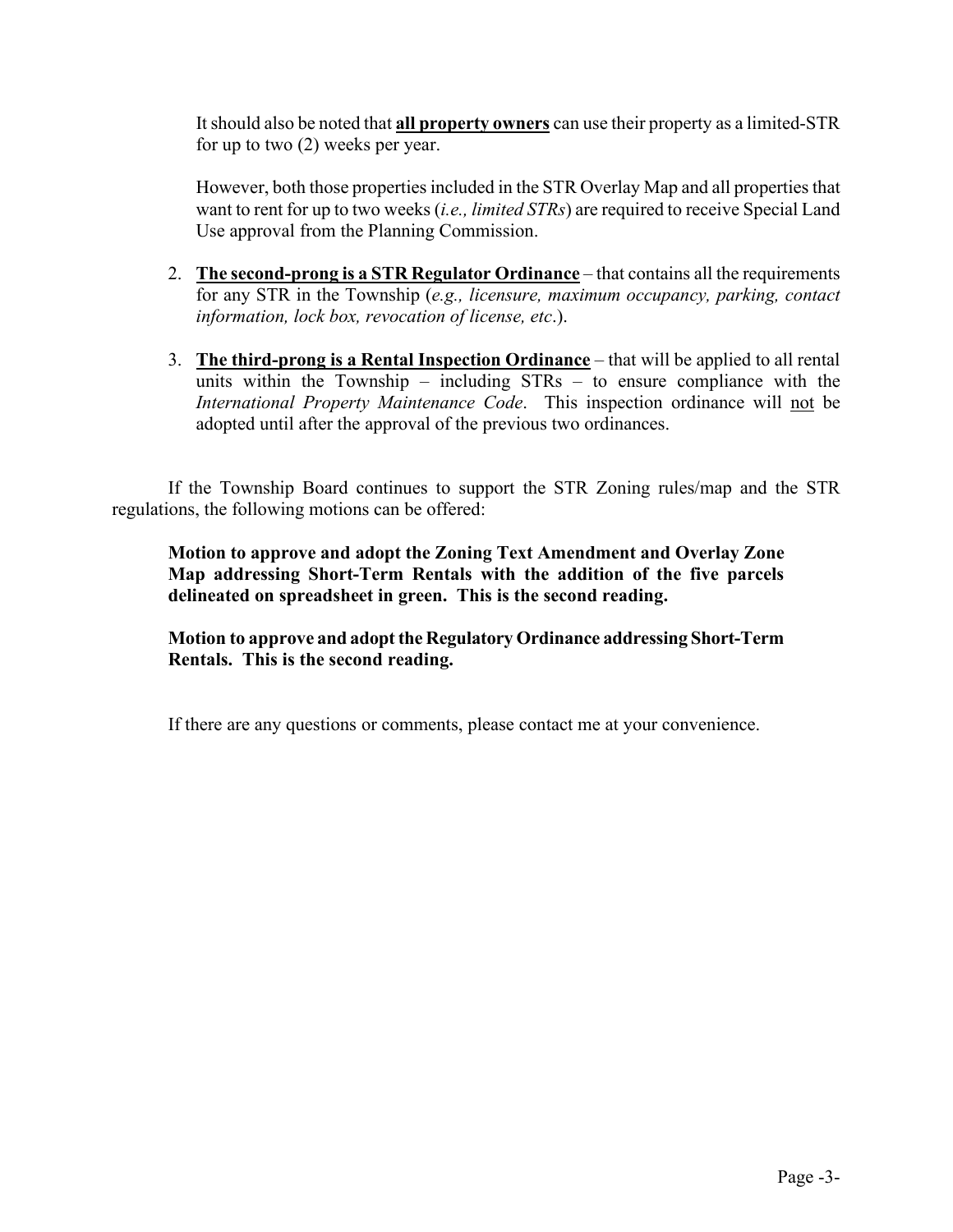# **ORDINANCE NO. \_\_\_\_\_\_\_\_**

# **ZONING TEXT AMENDMENT AND MAP ORDINANCE**

# **AN ORDINANCE TO AMEND THE GRAND HAVEN CHARTER TOWNSHIP ZONING ORDINANCE TO ADD THE SHORT-TERM RENTAL OVERLAY ZONE AND TO PERMIT SHORT-TERM RENTALS AND LIMITED SHORT-TERM RENTALS IN THE TOWNSHIP; AND TO PROVIDE FOR THE EFFECTIVE DATE OF THIS ORDINANCE.**

THE CHARTER TOWNSHIP OF GRAND HAVEN, COUNTY OF OTTAWA, AND STATE OF MICHIGAN, ORDAINS:

Section 1. Short-Term Rental Overlay Zone. Chapter 9B of the Zoning Ordinance shall be added and shall state in its entirety as follows.

SECTION 9.01 FINDINGS AND STATEMENT OF PURPOSE.

Short-Term Rentals have historically been considered a commercial use, not historically permitted in residential zoning districts. Furthermore, the Township is committed to preserving the residential character of Township neighborhoods, minimizing potential nuisances, and maintaining the Township's small-town character and scenic beauty. The Township intends to protect its residents and visitors from the potentially negative or harmful effects that can arise from commercial rentals, including the potential impact on the appearance, tranquility, and standard of living in the Township's prime residential areas.

However, the Township also recognizes the potential benefits of tourism and additional lodging opportunities for visitors, as well as the financial benefit that Short-Term Rentals can bring to property owners in the Township. Therefore, the Township wishes to achieve a balance between these considerations by providing that Short-Term Rentals are allowed as special land uses, based upon a consideration of the standards in Section 12.04 and in the Short-Term Rental Overlay Zone.

SECTION 9.02 PERMITTED USES.

The uses permitted in the Short-Term Rental Overlay Zone shall be the uses permitted in the underlying zoning district, plus Short-Term Rentals as special land uses.

SECTION 9.03 DESIGN REQUIREMENTS.

The design requirements of the underlying zoning district shall apply to the Short-Term Rental Overlay Zone.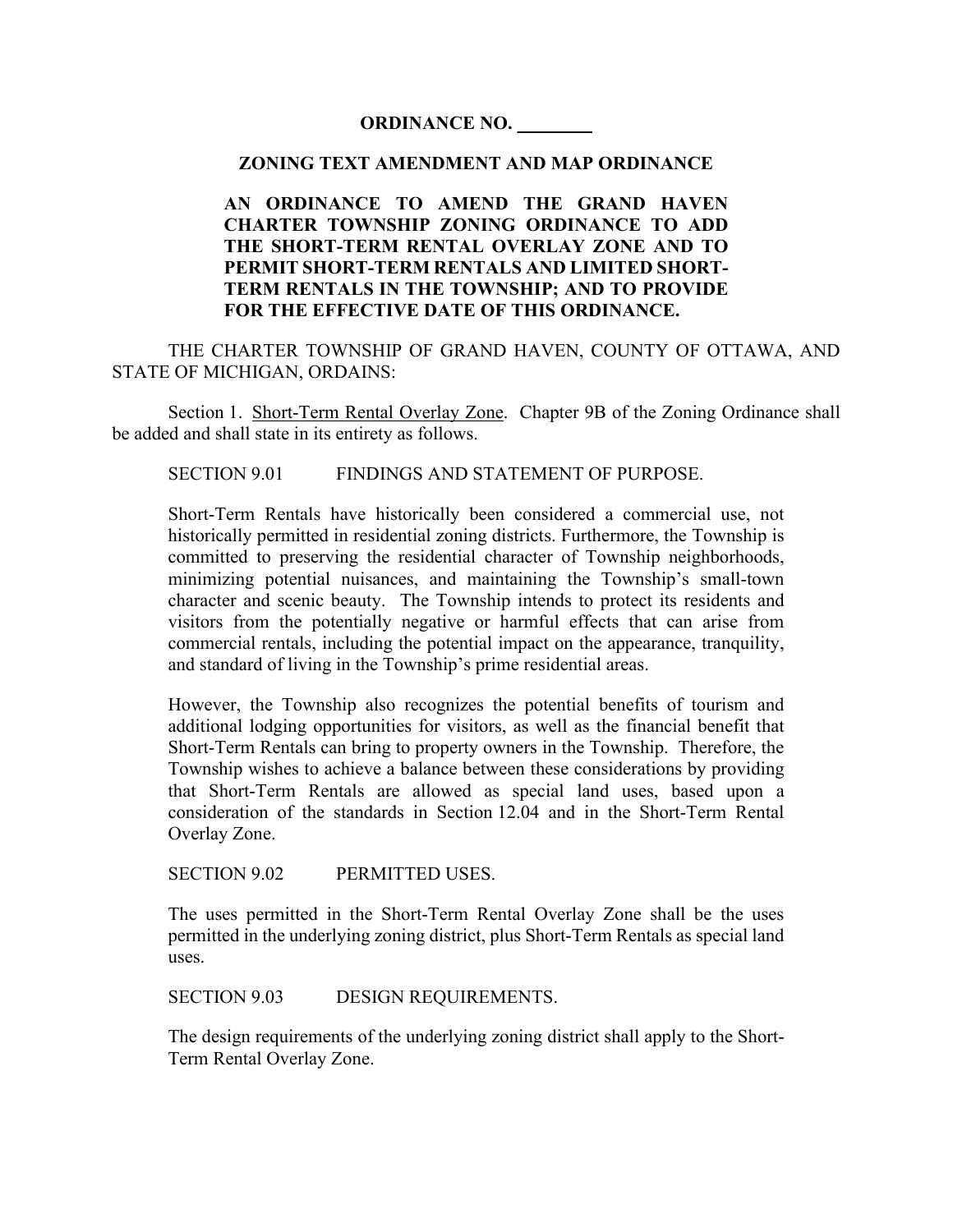## SECTION 9.04 PROPERTY INCLUDED IN THE SHORT-TERM RENTAL OVERLAY ZONE.

The property in the Township included in the Short-Term Rental Overlay Zone is illustrated in the diagram attached as Exhibit A, to be added to the zoning map established per Section 2.02 of the Zoning Ordinance.

SECTION 9.05 SPECIAL LAND USE STANDARDS.

For special land uses, the following standards shall be considered.

- (A) A Short-Term Rental must be located in the Short-Term Rental Overlay Zone.
- (B) A Short-Term Rental must comply with the Township's Rental Regulation Ordinance, as now or subsequently amended, or any successor ordinance.

Section 2. Rental Regulations. Section 14.16 of the Zoning Ordinance shall be added and shall state in its entirety as follows.

SECTION 14.16 RENTAL REGULATIONS.

- (A) Limited Short-Term Rentals, because of the time limitations placed upon them, are permitted by right in all zoning districts, as long as the use of the rented property is permitted by the terms of this Ordinance.
- (B) Rentals that are longer than and thus do not qualify as Short-Term Rentals are permitted by right in all districts, as long as the use of the rented property is permitted by the terms of this Ordinance.
- (C) Nothwithstanding any other provision in this Section or in this Ordinance, all rental property in the Township must comply with all other Township ordinances, all Ottawa County requirements, and all applicable State and Federal laws.

Section 3. Limited Short-Term Rental Definition. Section 21.02 (A) (51A) of the Grand Haven Charter Township Zoning Ordinance (the "Zoning Ordinance") shall be amended to include the following definition.

**Limited Short-Term Rental.** The rental of any Dwelling for any one (1) or two (2) rental periods of at least six (6) days but not more than fourteen (14) days, not to exceed fourteen (14) days total in a calendar year.

Section 4. Short-Term Rental Definition. Section 21.02 (A) (99A) of the Zoning Ordinance shall be amended to include the following.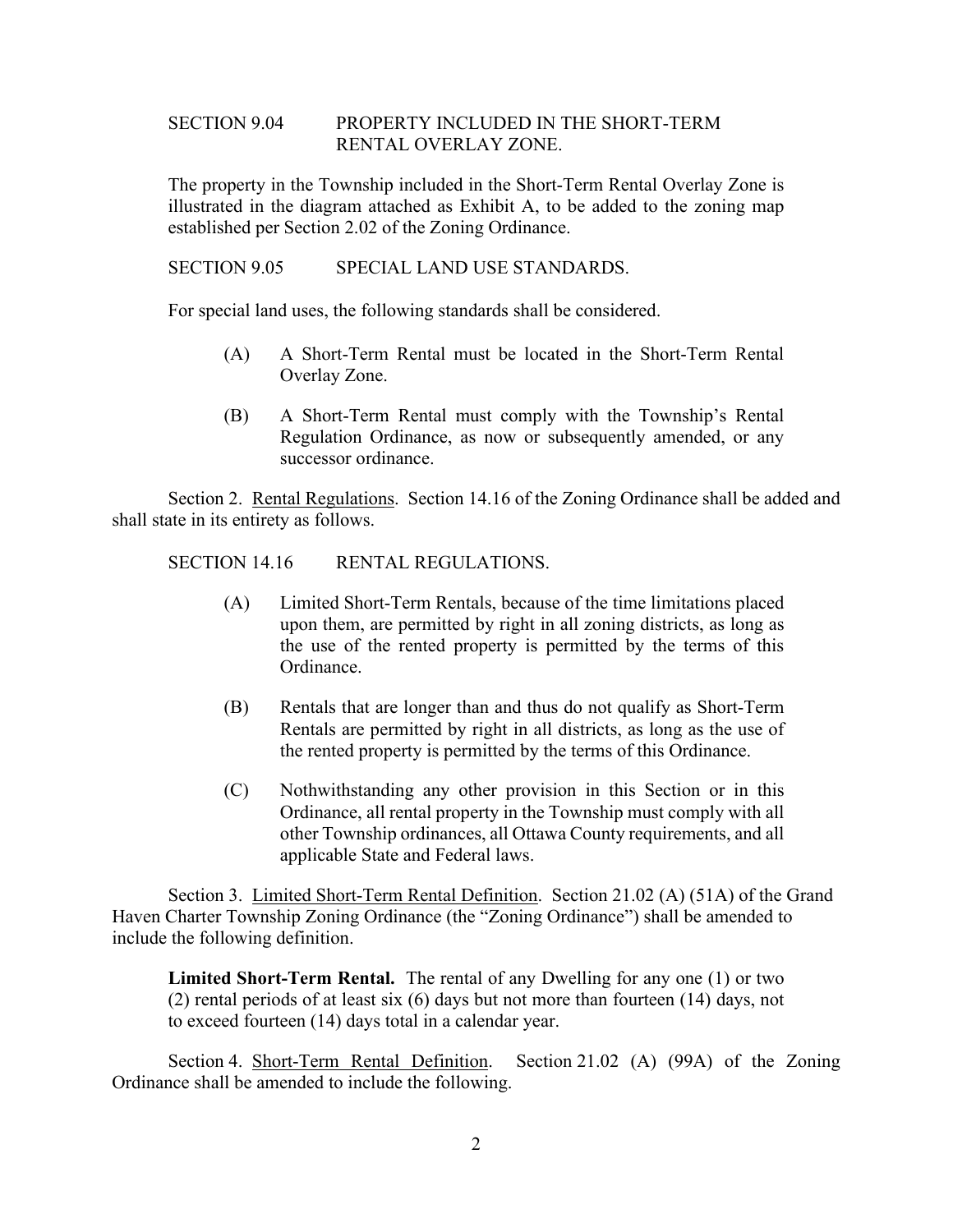**Short-Term Rental.** The rental or subletting of any Dwelling for a term of less than twenty-eight (28) days. This definition does not include the use of Campgrounds, hotel rooms, transitional housing operated by a non-profit entity, group homes such as nursing homes and adult foster care homes, hospitals, or housing provided by a substance-abuse rehabilitation clinic, mental-health facility, other health-care related clinic, or housing for farm labor.

Section 5. Effective Date. The foregoing amendment to the Grand Haven Charter Township Zoning Ordinance was approved and adopted by the Township Board of Grand Haven Charter Township, Ottawa County, Michigan on December 3, 2021, after a public hearing as required pursuant to Michigan Act 110 of 2006, as amended, and after a first reading of the amendment by the Township Board on November 29, 2021. This Ordinance shall be effective on \_\_\_\_\_\_\_\_\_\_\_\_\_, 2021, which date is eight days after publication of the Ordinance as is required

by Section 401 of Act 110, as amended, provided that this effective date shall be extended as necessary to comply with the requirements of Section 402 of Act 110, as amended.

Mark Reenders, Township Supervisor Laurie Larsen, Township Clerk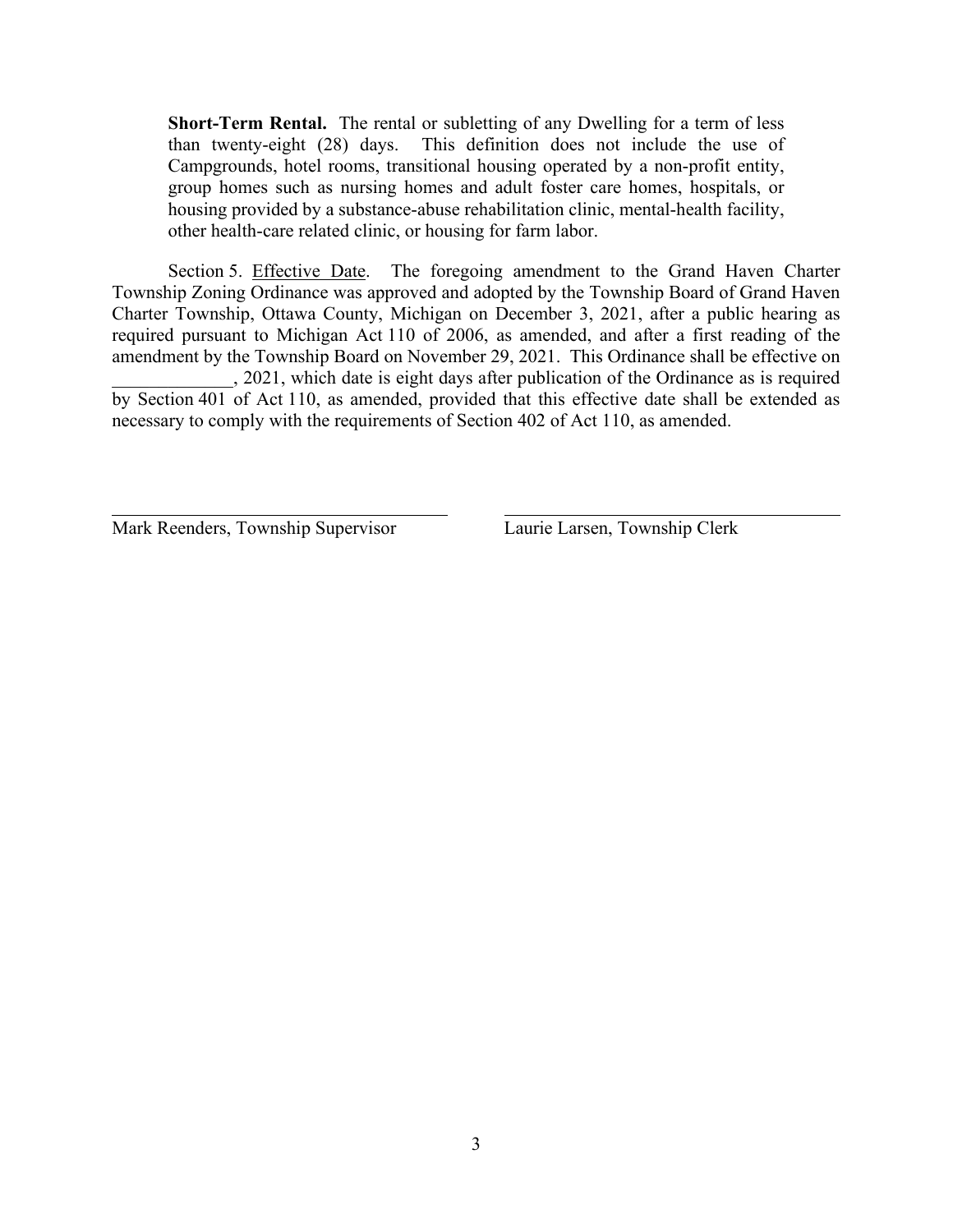# **CERTIFICATE**

| I, Laurie Larsen, the Clerk for the Charter Township of Grand Haven, Ottawa County,                                                                             |  |  |  |  |  |  |  |  |
|-----------------------------------------------------------------------------------------------------------------------------------------------------------------|--|--|--|--|--|--|--|--|
| Michigan, certify that the foregoing Grand Haven Charter Township Zoning Text Amendment                                                                         |  |  |  |  |  |  |  |  |
| Ordinance was adopted at a regular meeting of the Township Board held on _______________,                                                                       |  |  |  |  |  |  |  |  |
| 2021. The following members of the Township Board were present at that meeting:                                                                                 |  |  |  |  |  |  |  |  |
| <u> 1989 - Johann Stein, mars an deus Amerikaansk kommunister (* 1958)</u><br>The following members of the Township Board were absent: ________________________ |  |  |  |  |  |  |  |  |
| The Ordinance was adopted by the Township Board with members of the Board                                                                                       |  |  |  |  |  |  |  |  |
|                                                                                                                                                                 |  |  |  |  |  |  |  |  |
| voting in opposition. The Ordinance or a summary of the Ordinance was published in the Grand                                                                    |  |  |  |  |  |  |  |  |
| Haven Tribune on , 2021.                                                                                                                                        |  |  |  |  |  |  |  |  |

Laurie Larsen, Clerk Grand Haven Charter Township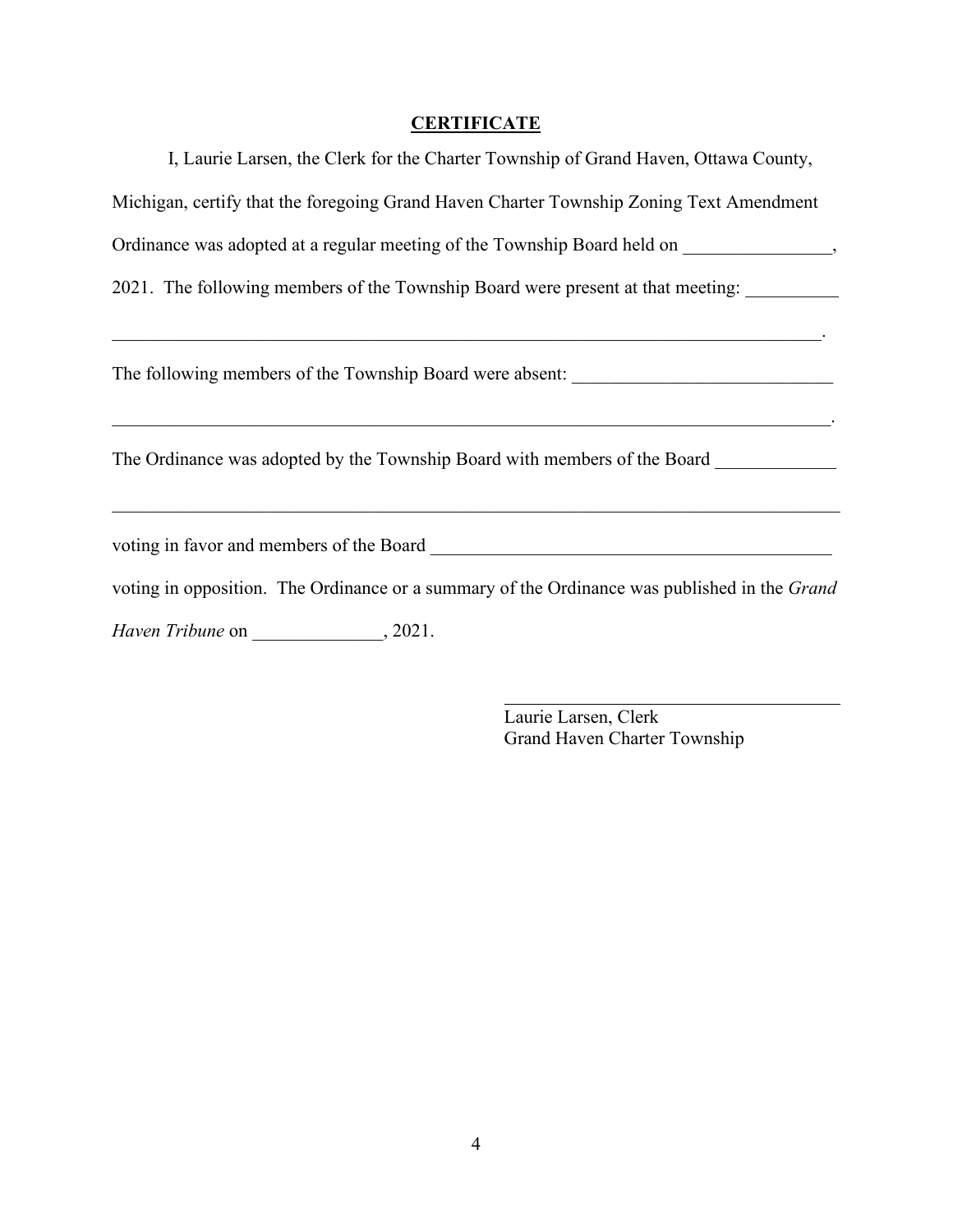# **RENTAL REGULATION ORDINANCE CHARTER TOWNSHIP OF GRAND HAVEN, MICHIGAN**

ord. no. eff.

AN ORDINANCE TO REGULATE THE RENTAL OF PROPERTY IN GRAND HAVEN CHARTER TOWNSHIP; TO ESTABLISH PENALTIES AND SANCTIONS FOR VIOLATIONS OF THIS ORDINANCE; AND TO ESTABLISH AN EFFECTIVE DATE.

THE CHARTER TOWNSHIP OF GRAND HAVEN, OTTAWA COUNTY, MICHIGAN, ORDAINS:

#### **Sec. 1. PURPOSE**

These standards in this Ordinance are intended to ensure compatibility with the other permitted uses and the residential character of the neighborhoods in which rentals are located. All short-term rentals and limited short-term rentals shall meet the standards contained in this Ordinance and shall be so located and constructed that the average neighbor, under normal circumstances, will not be aware of their existence.

These standards are also to provide for and protect the welfare of full-time residents and to discourage the purchasing of property for vacation rental uses when it would be inconsistent with the neighborhood in which the property is located.

#### **Sec. 2. DEFINITIONS**

The following words, terms, and phrases, when used in this Ordinance, shall have the meaning ascribed to them in this Section, except where the context clearly indicates a different meaning.

*(a) Bedroom* means a room which is intended, arranged, and designed to be occupied by one or more persons primarily for sleeping purposes.

*(b) Dwelling* means a building or portion of a building providing complete, independent living facilities for one or more persons, including permanent provisions for living, eating, cooking, sanitation, and one or more separate Bedrooms for sleeping.

*(c) License* means a Short-Term Rental License or a Limited Short-Term Rental License.

*(d) Limited Short-Term Rental* means the Rental or subletting of any Dwelling for any one or two Rental periods of at least six but not more than 14 days, not to exceed 14 days total in a calendar year. This definition absolutely prohibits Rentals of less than six days.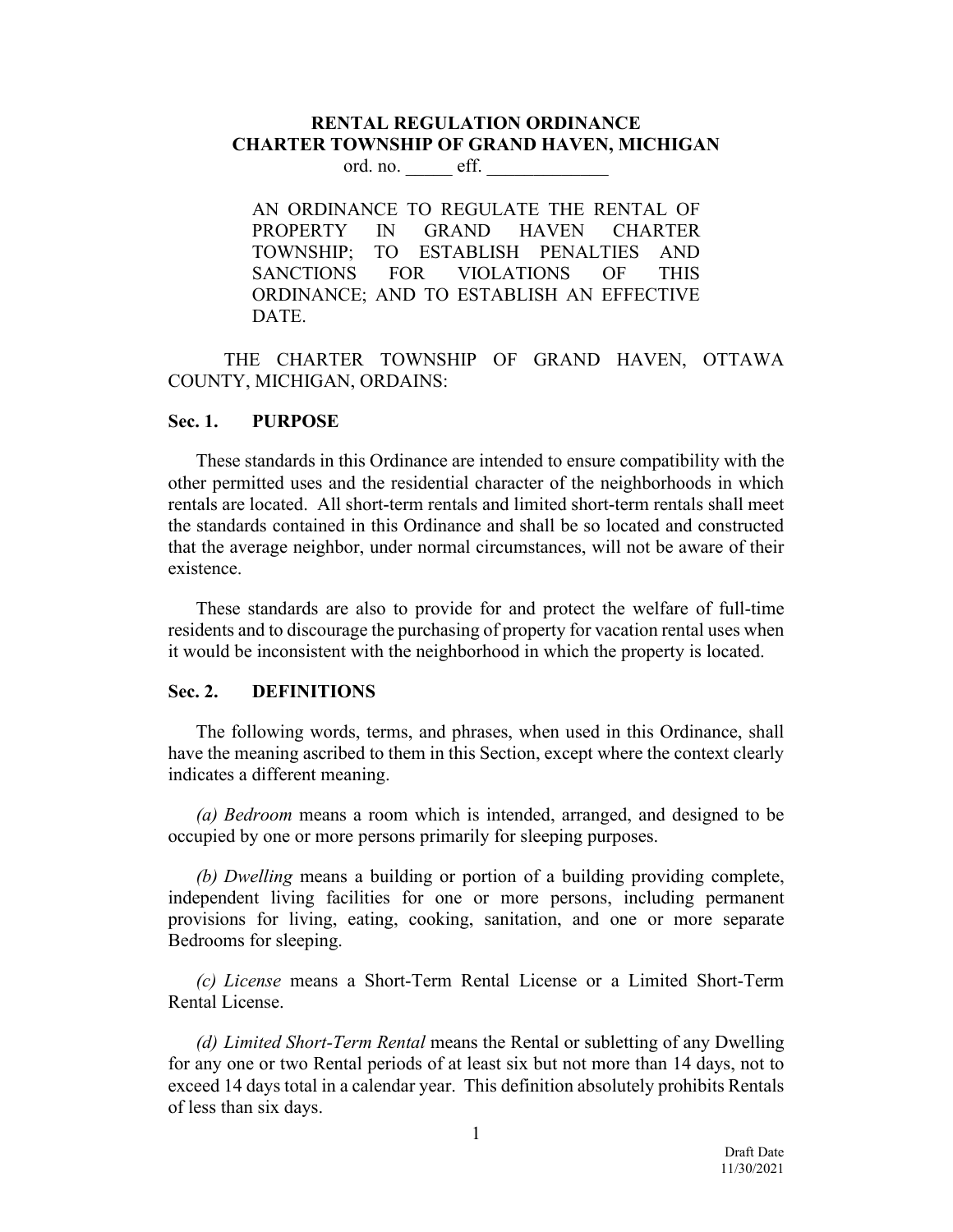*(e) Maximum Occupancy* means the maximum number of allowable Occupants for the Dwelling, as established by Section 5(j) of this Ordinance.

*(f) Occupant* means an individual living in, sleeping in, or otherwise having possession of a space.

*(g) Owner* means a person holding legal or equitable title to the Premises. An Owner may designate an agent to perform duties or receive notice under this Ordinance.

*(h) Premises* means the property, including any land and the improvements on the land, such as a building or other designated structure, on which the Short-Term Rental or Limited Short-Term Rental is located or is proposed.

*(i) Rent or Rental* means to permit, provide for, or offer possession or occupancy of a Dwelling, in which the Owner does not reside for a period of time, to a person who is not the legal owner of record, pursuant to a written or unwritten agreement.

*(j) Short-Term Rental* means the Rental or subletting of any Dwelling for a term of less than 28 days. This definition does not include the use of campgrounds, hotel rooms, transitional housing operated by a non-profit entity, group homes such as nursing homes and adult foster care homes, hospitals, or housing provided by a substance-abuse rehabilitation clinic, mental-health facility, other health-care related clinic, or housing for farm labor. This definition absolutely prohibits Rentals of less than six days.

#### **Sec. 3. RENTAL REGISTRATION AND LICENSE REQUIRED**

Short-Term Rentals and Limited Short-Term Rentals shall be registered and licensed with the Township prior to commencement of any Rental activity related to them.

#### **Sec. 4. APPLICABILITY AND EXCEPTIONS**

The following circumstances do not constitute a Rental.

- (a) *Family occupancy.* Any member of a family, as well as that family member's guests, may occupy a Dwelling as long as that family member's family owns the Dwelling. Family occupancy also exempts guest houses or similarly separate Dwellings legally located on the same Premises as the Owner's domicile, when occupied by family guests, exchange students, visitors, medical caregivers, and child caregivers, without remuneration to the Owner.
- (b) *House sitting.* During the temporary absence of the Owner and the Owner's family, the Owner may permit non-Owner occupancy with or without remuneration to the Owner.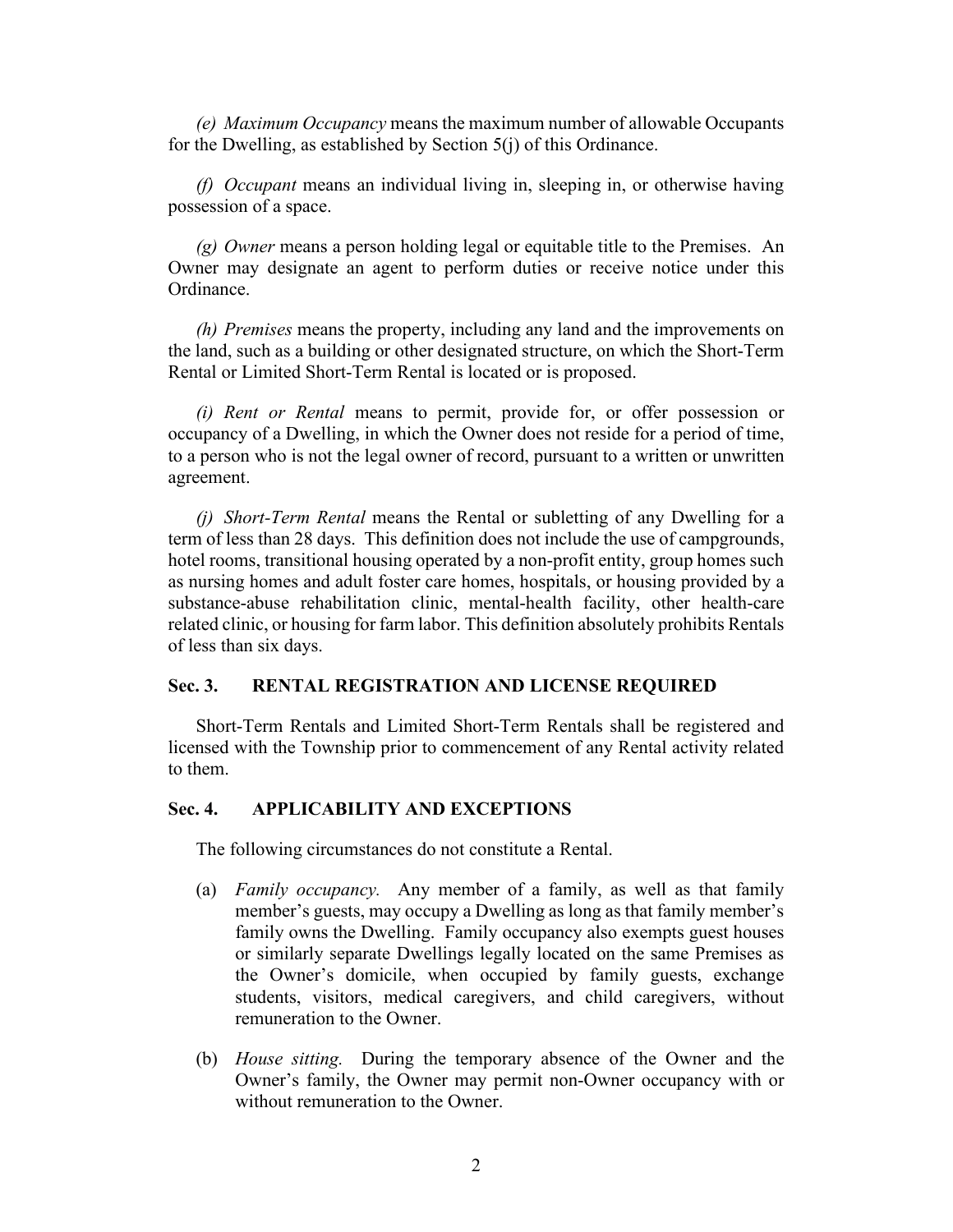- (c) *Dwelling Sales.* Occupancy of up to 90 days by a prior Owner after the sale of a Dwelling under a Rental agreement following closing is permitted.
- (d) *Estate representative.* Occupancy by a personal representative, trustee, or guardian (including family members) of the estate, with or without remuneration, is permitted. The estate shall notify the Township of the Owner's name, date of death, and name of the person occupying the premises.

## **Sec. 5. PERFORMANCE STANDARDS**

All Short-Term and Limited Short-Term Rentals shall be subject to the following performance standards.

- (a) The Owner shall provide off-street parking on paved portions of the Premises and not in the yard to accommodate all Occupants' vehicles, including motor vehicles and trailers.
- (b) The Owner shall provide the Occupant and the Township with the following information prior to occupancy and post such information in a conspicuous place within the Dwelling:
	- (1) The name of a contact person and a telephone number at which the contact person may be reached any time that the Dwelling is Rented;
	- (2) Notification of the Maximum Occupancy permitted in the Dwelling;
	- (3) Notification and instructions as to the parking locations;
	- (4) A copy of this Ordinance, as may be amended from time to time; and
	- (5) Notification that an Occupant may be cited or fined by the Township, in addition to any other remedies available at law, for violating any provision of this Ordinance.
- (c) The Owner's contact person must be available to accept telephone calls at all times that the Dwelling is Rented. The contact person must have a key to the Dwelling and be capable of being physically present at the Dwelling within one hour to address issues, unless arrangements are made for another person to address issues within the same timeframe.
- (d) The Owner shall provide the contact person's information in writing to the Owners of the property within 300 feet of the Premises.
- (e) The appearance of the Dwelling shall not conflict with the residential character of the neighborhood. The Dwelling shall be properly maintained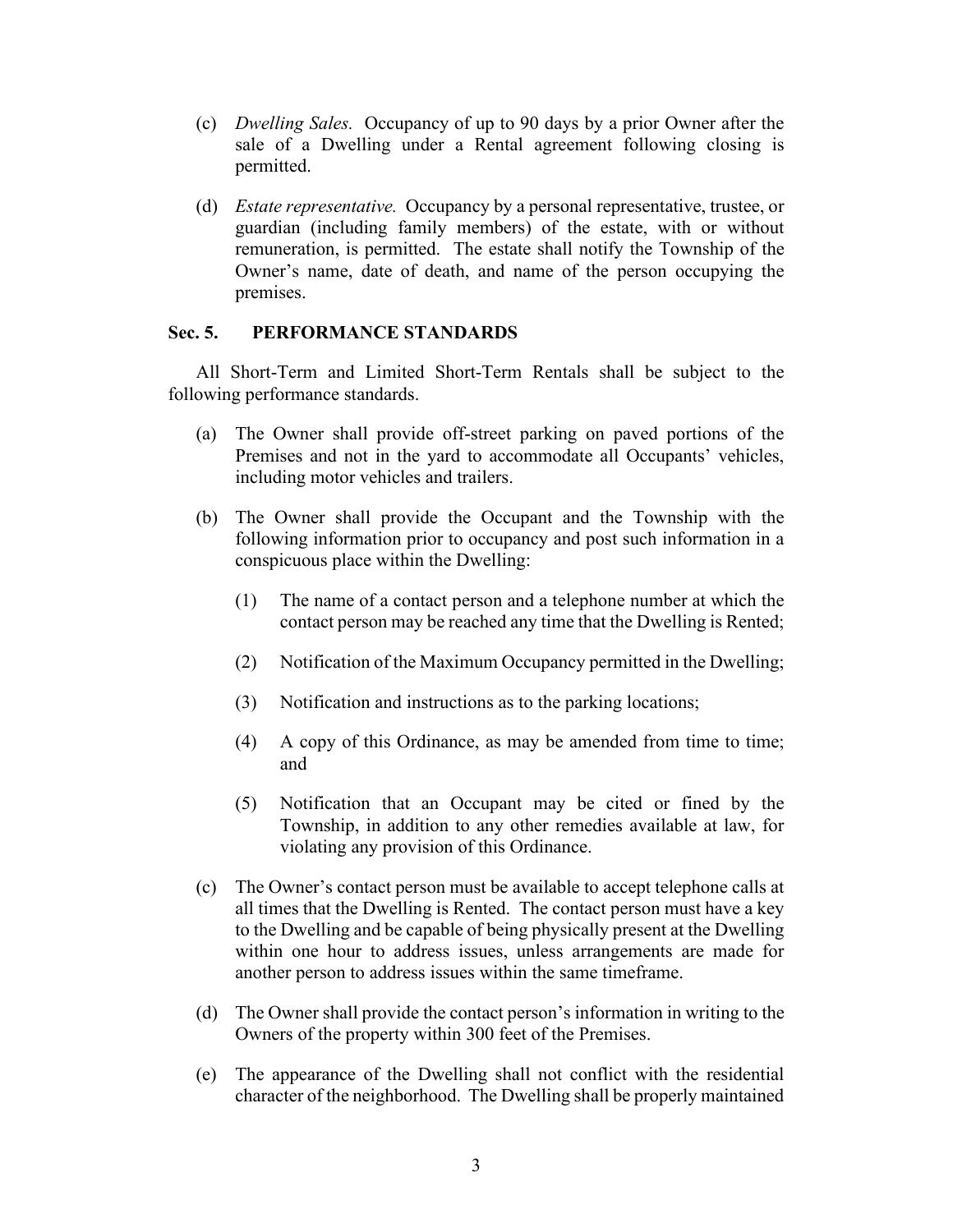per all applicable local and state codes, and kept in good repair so that the use in no way detracts from the general appearance of the neighborhood.

- (f) Occupants shall not encroach on neighboring properties.
- (g) Owners shall provide sufficient waste receptacles substantially screened from public and neighboring view; and the Premises shall be maintained free of debris and unwholesome substances. Garbage must be kept in a closed container and disposed of on a regular weekly schedule.
- (h) Campfires shall be maintained in designated fire pits and comply with applicable fire codes.
- (i) Occupants shall not create a nuisance. For purposes of this subsection, a nuisance includes but is not limited to any of the following:
	- (1) Any activity that violates Township noise regulations;
	- (2) Any outside noise that is audible at the property line of the Premises occurring between 10:00 p.m. and 7:00 a.m. on weeknights (Sunday, Monday, Tuesday, Wednesday, and Thursday), and between 11:00 p.m. and 7:00 a.m. on weekend nights (Friday and Saturday); and
	- (3) Any activity that violates Township firework regulations.
- (j) The maximum occupancy for any Dwelling is 12 individuals, subject to any applicable local, state, or federal laws, regulations, or ordinances, and subject to the Property Maintenance Code as referenced in the Michigan Building Code that is enforced by the Township per Ordinance No. 454, as amended. Campers and tents to provide additional occupancy on the Premises are not permitted. The occupancy of any Short-Term Rental or Limited Short-Term Rental served by a septic tank rather than a public sanitary sewer system shall not exceed any limitations established by the Ottawa County Health Department.
- (k) A lock box, acceptable for the Township's Fire Chief or the Fire Chief's designee, shall be provided for every Dwelling used as a Short-Term Rental or Limited Short-Term Rental.
- (l) Any Dwelling occupied as a Short-Term Rental shall have public water service and public sanitary sewer service, or if it does not have either or both, any water well or septic system serving the Dwelling must be inspected by and approved by the Ottawa County Department of Public Health for use with a Short-Term Rental. Specifically, any water well serving the Dwelling must be upgraded from a residential class II to class III. No Dwelling used as a Short-Term Rental may have a shared water well or shared septic system with another building, unless approved by the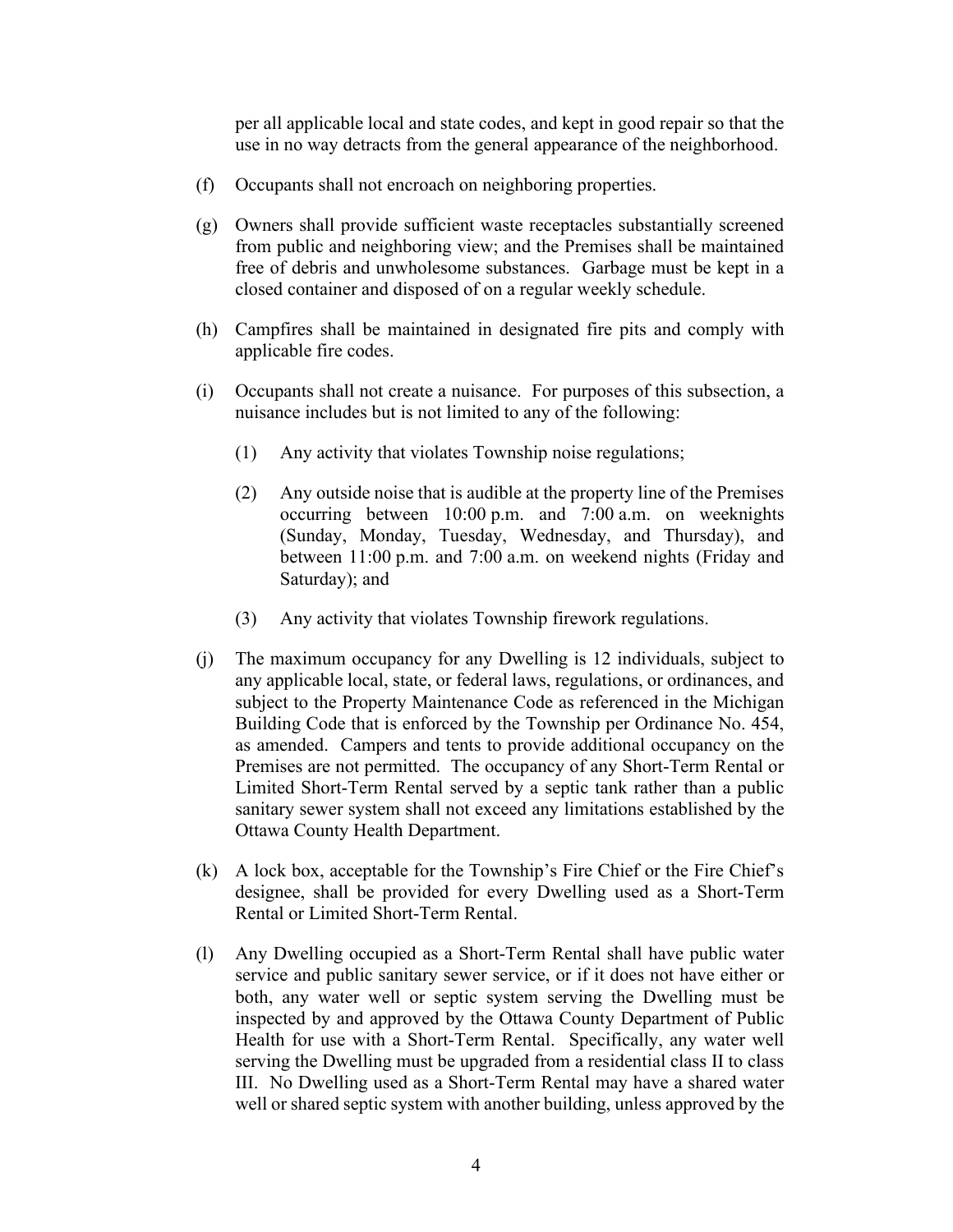Ottawa County Department of Public Health for use with a Short-Term Rental.

(m) The Owner of a Short-Term Rental shall provide the Township with written confirmation that the Short-Term Rental is insured as a commercially rented property with coverage of at least \$1,000,000.00 during all times the Owner's Dwelling is used as a Short-Term Rental.

## **Sec. 6. DURATION**

A license issued under this Ordinance shall be valid for a period of two years from the date of issuance.

- (a) *Renewal*. A request for renewal shall be submitted at least 30 days before the expiration date or within 30 days of a sale or transfer of ownership of the Dwelling. The renewal forms shall be provided by the Township. If no information has changed since the previous registration and license approval, the information previously submitted may be incorporated by reference.
- (b) *Noncompliance*.Any change in the use or construction of a Dwelling that results in noncompliance with any Township or state standards, as determined by the Community Development Director, shall void the license.

# **Sec. 7. RENTAL LIMITATIONS**

A Dwelling that is issued a license under this Ordinance may be Rented subject to the following limitations.

- (a) In any zoning district, a Dwelling may be Rented for any time period, as often as the Owner decides, subject to the limitations and all other requirements of this Ordinance. Accordingly, Short-Term Rentals, including Limited Short-Term Rentals, are permitted in any zoning district, subject to compliance with this Ordinance.
- (b) Any Short-Term Rental, including any Limited Short-Term Rental, must satisfy the requirements of the Township's Zoning Ordinance.
- (c) Short-Term Rentals, other than Limited Short-Term Rentals, are not permitted in any subdivision (including a supervisor plat), planned unit development, or site condominium unless Short-Term Rentals are specifically provided for and allowed according to the restrictive covenants or master deed provided to the Township during the application process for the development in question, which restrictive covenants or master deed is approved by the Township and recorded with the Ottawa County Register of Deeds; or unless the Dwelling is included in the Short-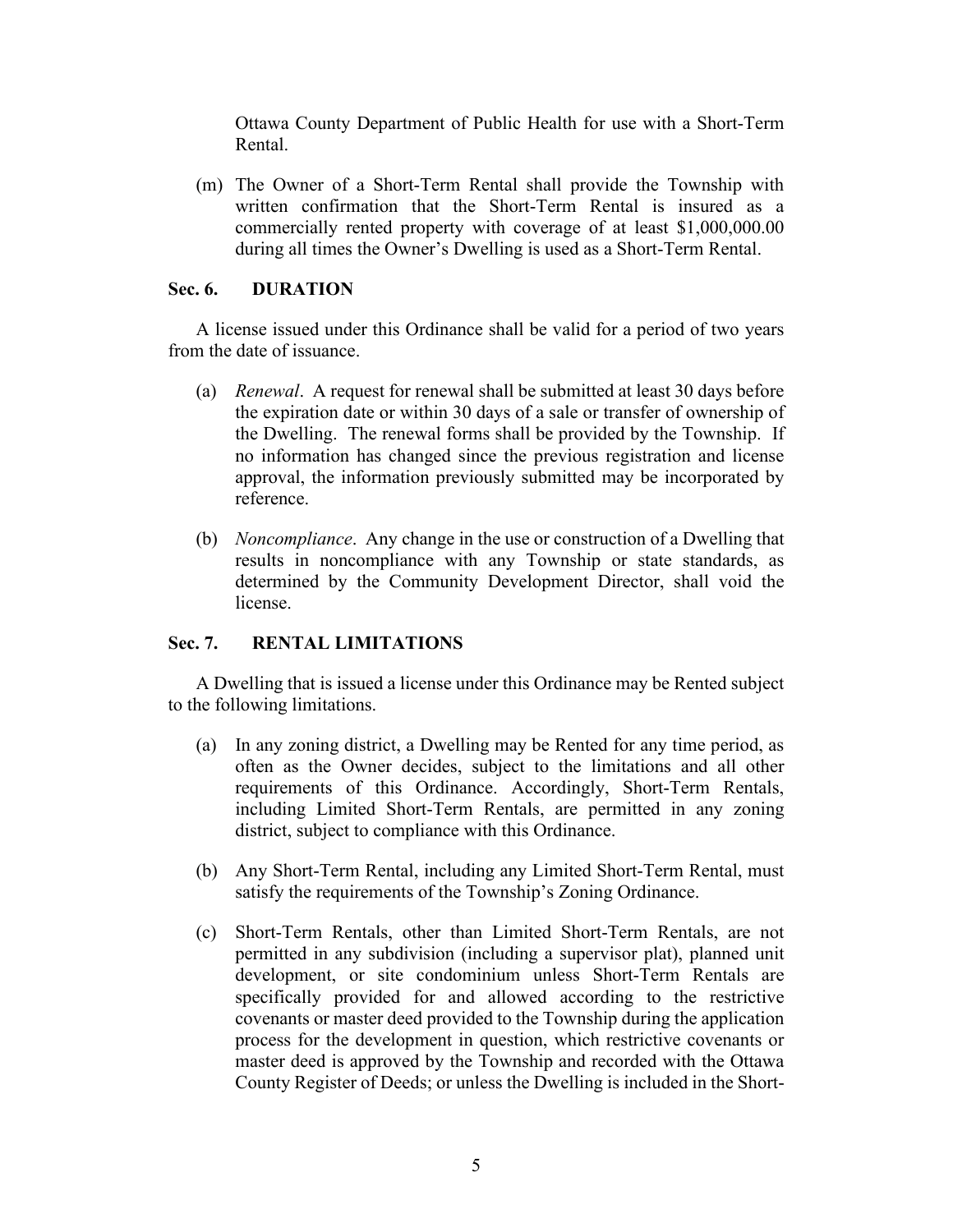Term Rental Overlay Zone and is granted a special land use for a Short-Term Rental.

(d) Short-Term Rentals are not permitted for any Dwelling that is served by a private road serving eight or more Premises, according to the Township's Private Roads and Driveways Ordinance, as amended or restated, unless the Dwelling is included in the Short-Term Rental Overlay Zone and is granted a special land use for a Short-Term Rental.

#### **Sec. 8. SUSPENSION OR REVOCATION OF LICENSE**

In addition to any other penalty authorized by law, a license may be suspended or revoked if the Community Development Director finds by competent, material, and substantial evidence, and after written notice of the charges to the Owner and an opportunity for the Owner to be heard, that the Owner has violated or failed to fulfill the requirements of this Ordinance. Written notice of the charges and notice of hearing before the Community Development Director shall be personally served on the Owner or served on the Owner by certified mail, no less than 21 days before the hearing.

- (a) Upon a finding by the Community Development Director of a first violation within any 12 month period, the license may be suspended for up to 30 days during which time the Premises shall not be Rented.
- (b) Upon a finding by the Community Development Director of a second violation within any 12 month period, the license shall be suspended for 60 days during which time the Premises shall not be Rented.
- (c) Upon a finding by the Community Development Director of a third violation within any 12 month period, the license shall be revoked and the Owner shall not again be issued a license for a period of 24 months, during which time the Premises shall not be Rented.
- (d) Appeal from denial or suspension or revocation of a license is allowed, as provided in Section 9.

#### **Sec. 9. APPEAL**

Any Owner whose application was denied or whose license was suspended or revoked by the Community Development Director, may, within ten days following such decision, appeal to the Township Board. The Township Board shall determine whether to affirm, reverse, or modify the decision of the Community Development Director in accordance with this Ordinance.

(a) *Notice.* At least 14 days prior to the Township Board meeting to consider the appeal of the Owner, the Community Development Director shall send, by certified United States mail, written notice to the Owner of the date, time, and place at which the Township Board will consider the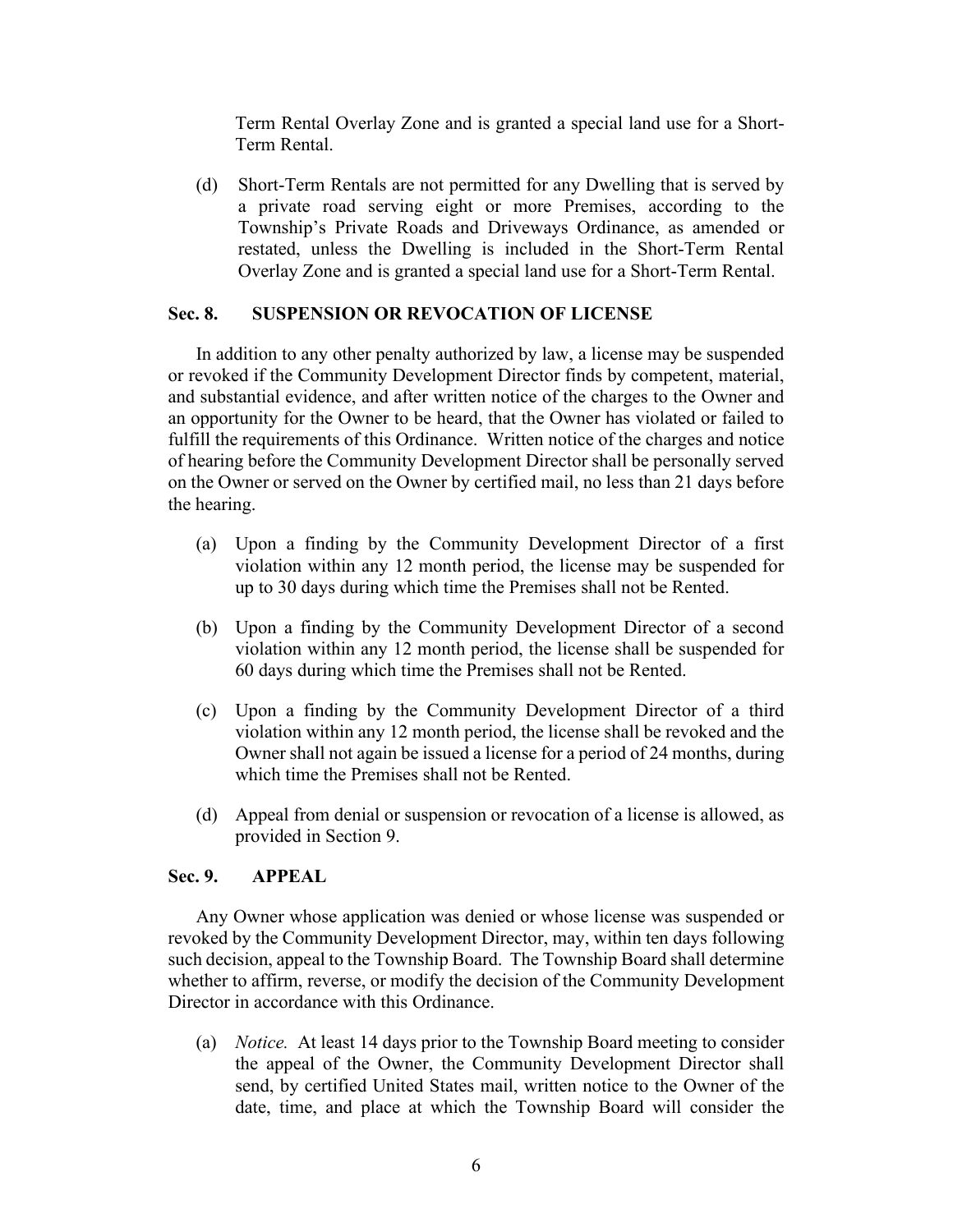denial, suspension, or revocation. The Owner shall be provided an opportunity to be heard by the Township Board prior to its decision being made. All neighbors within 300 feet of the boundaries of the Premises must also be notified by United States mail of the date, time, and place of the Township Board meeting.

- (b) *The decision.* The decision of the Township Board shall be final. The Township Clerk shall notify the Owner, in writing, of the decision of the Township Board.
- (c) *Right to appeal.* If the Township Board affirms the decision of the Community Development Director denying an application or suspending or revoking a license, the Owner shall have the right to appeal the Township Board decision to the circuit court. The decision of the Township Board shall not be vacated during the pendency of any appeal to circuit court. The Owner has the right to seek a stay in circuit court.

#### **Sec. 10. TOWNSHIP, STATE, AND FEDERAL REQUIREMENTS**

Nothing contained within this Ordinance shall be construed to relieve a person of any duties and obligations imposed under any Township, state, or federal laws, rules, regulations, licenses, or permit requirements.

#### **Sec. 11. SEVERABILITY AND CAPTIONS**

This Ordinance and its various parts, sections, subsections, sentences, phrases, and clauses are severable. If any part, section, subsection, sentence, phrase, or clause is adjudged unconstitutional or invalid, the remainder of this Ordinance shall not be affected. The captions included at the beginning of each Section are for convenience only and shall not be considered as part of this Ordinance.

#### **Sec. 12. ADMINISTRATIVE LIABILITY**

No officer, agent, employee, or member of the Township Board shall be personally liable for any damage that may accrue to any person as a result of any act, decision, or other consequence or occurrence arising out of the discharge of duties and responsibilities pursuant to this Ordinance.

#### **Sec. 13. VIOLATIONS**

Any person violating the provisions of this Ordinance shall be responsible for a municipal civil infraction. The penalty for a violation of this Ordinance shall be a civil fine of not less than \$50.00, plus costs and other sanctions. Increased civil fines may be imposed for repeat violations of this Ordinance by a person. A "repeat violation" of this Ordinance is a second or subsequent violation of this Ordinance committed by a person within six months of a prior violation of this Ordinance, and for which the person admits responsibility or is determined to be responsible. The penalty for a violation of this Ordinance which is a first repeat violation shall be a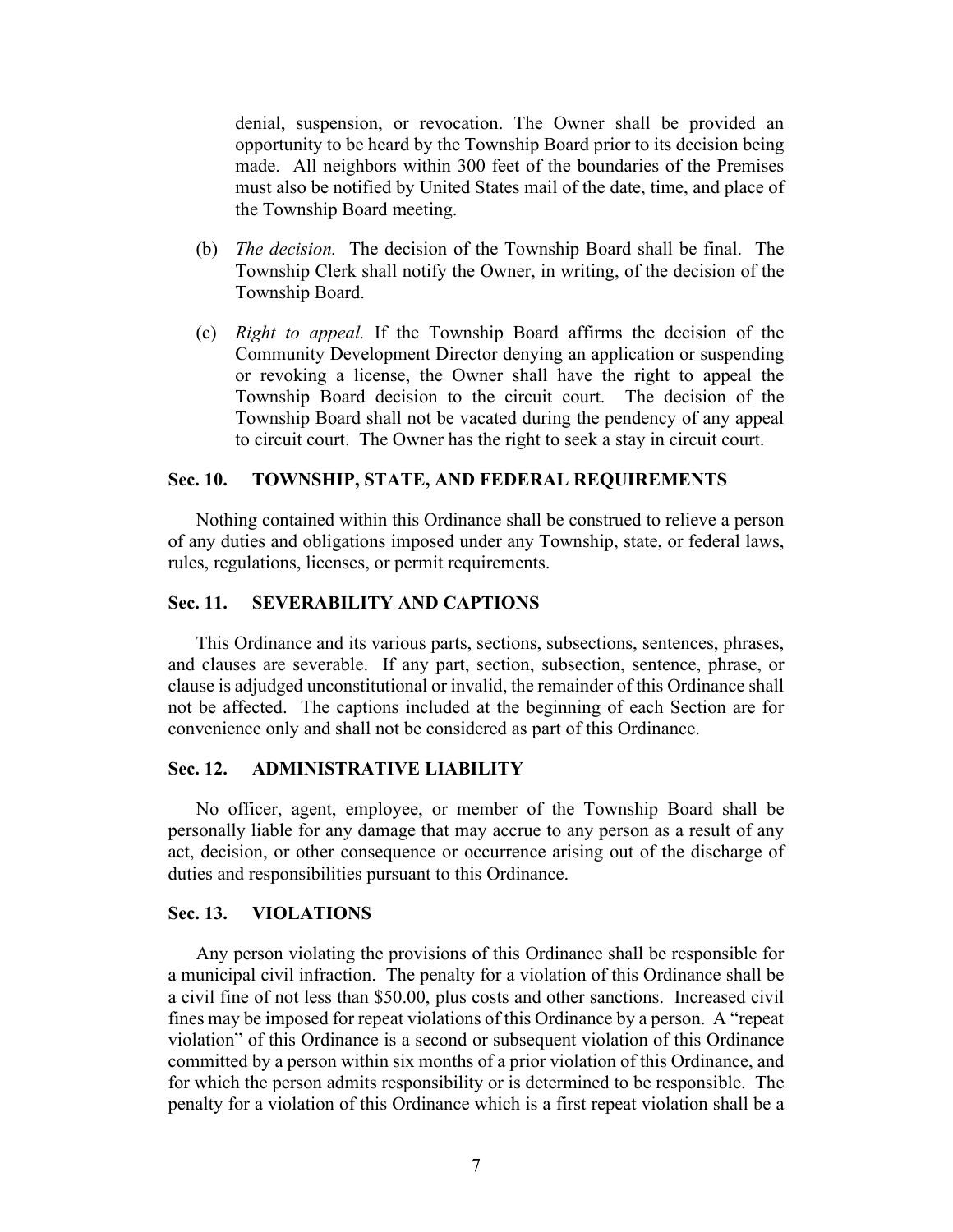civil fine of not less than \$250.00, plus costs and other sanctions. The penalty for a violation of this Ordinance which is a second or subsequent repeat violation shall be a civil fine of not less than \$500.00, plus costs and other sanctions. The Township Supervisor, Township Superintendent (Township Manager), an authorized Township official, any law enforcement officer of the Ottawa County Sheriff's Department or the Michigan State Police, and the Township Attorney are authorized to issue municipal civil citations for violations of this Ordinance.

## **Sec. 14. EFFECTIVE DATE**

This Ordinance was approved and adopted by the Township Board on 2021, after its introduction and first reading on \_\_\_\_\_\_\_\_\_, 2021, and after its publication in the manner provided by Public Act 359 of 1947, as amended. This Ordinance shall take effect 30 days after it publication following adoption.

 $\mathcal{L}_\text{max}$  , and the contribution of the contribution of the contribution of the contribution of the contribution of the contribution of the contribution of the contribution of the contribution of the contribution of t

Mark Reenders, Township Supervisor Laurie Larsen, Township Clerk